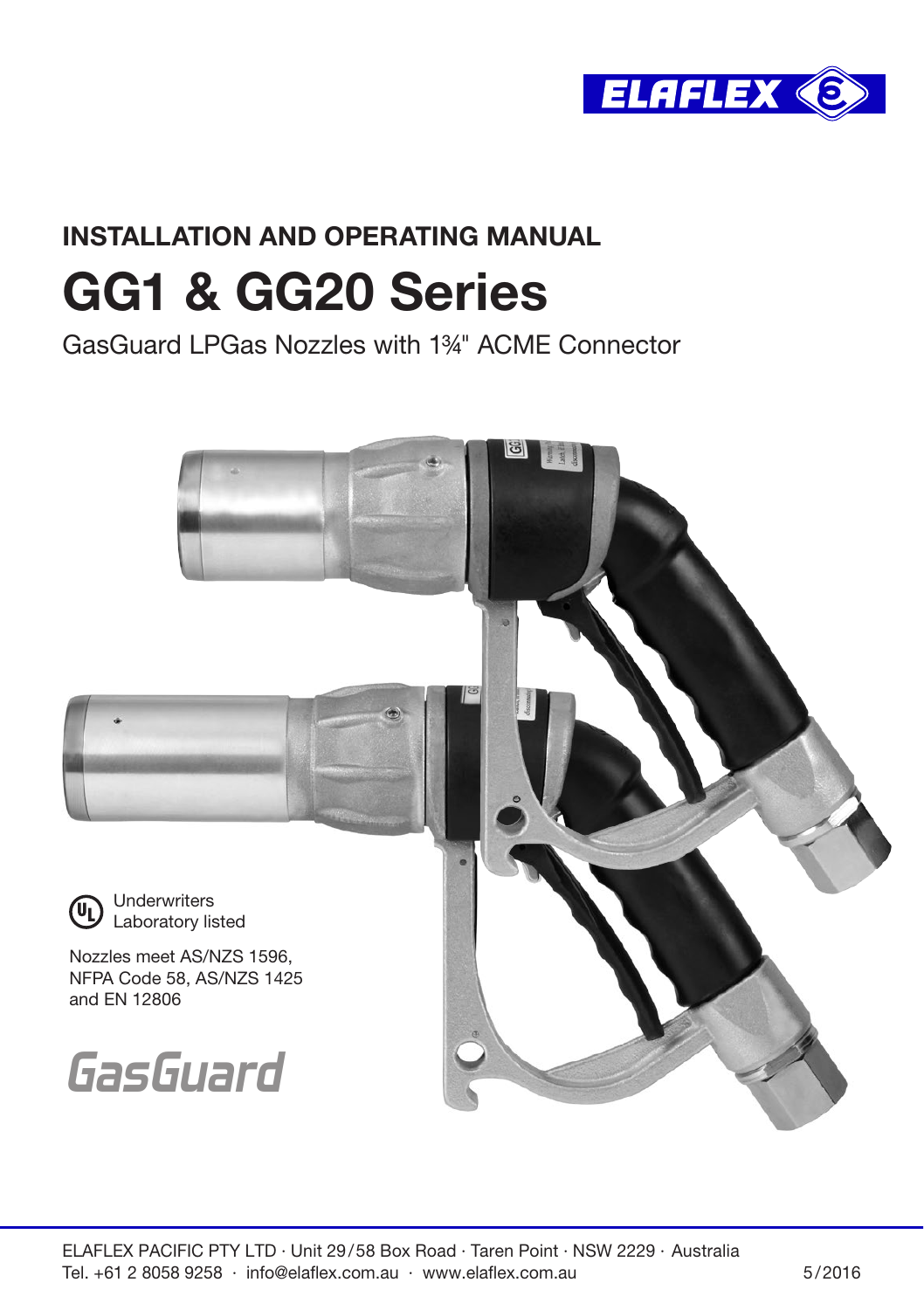#### Please read this manual carefully before installation or operation of the nozzle.

Be sure all instructions are understood. Correct installation, use and maintenance are essential. In case of doubt or question please contact your service contractor or the manufacturer.

#### **DESCRIPTION**

The GasGuard GG1 & GG20 series nozzles with 1¾" ACME thread connection to AS/NZS 1425 and EN 12806 are suitable for the filling of commercial and passenger Autogas vehicles as well as mobile and small stationary storage tanks.

This manual covers the following types of GasGuard nozzles:

GG1 series nozzles with standard connector nut length (nozzle reach) of 125 mm GG20 series nozzles with extended connector nut length (nozzle reach) of 160 mm.

Both nozzle types are available in three different versions, catering for differing customer needs:

- With single nose piece (GG1E, GG20) used for industrial refueling / attended refueling.
- With hybrid nose piece (GG1EH, GG20H) reducing the necessary force to pull the lever used for industrial refueling / attended refueling
- With dual nose piece (GG1DN, GG20DN) for max. operating safety and reduced force to pull the lever - most used type for petrol stations, suitable for self service.

# APPROVALS / OPERATING CONDITIONS

GG1 & GG20 series nozzles are listed by Underwriters Laboratories for use with LPGas (Propane, Butane and their mixtures) and meet AS/NZS 1596, NFPA Code 58, AS/NZS 1425 and EN 12806.

Max. flowrate 50-70 l/min, depending on nozzle type (see above) and dispensing configuration. Max. operating pressure approx. 25 bar (362 psi), burst pressure in excess of 100 bar (1450 psi). Operation temperature range -40° (-40° F) up to +110° C (131° F).

# GENERAL INFORMATION ABOUT LPG / WARNINGS

- LPGas is liquefied under pressure when transported and stored. It is heavier than air. Commercial LPGas is odourised before distribution to enable detection by its sulfurous smell. It appears as white fog or cloud when exposed to the atmosphere. It has an evaporation factor of 1/260: one liter of liquefied gas corresponds to 260 liters of gas.
- $\rightarrow$  A small gas release upon uncoupling is normal but uncontrolled gas release to the atmosphere must be avoided. If you suspect a leakage: stop refueling, use the emergency button to shut off the dispenser, immediately evacuate the area and inform station personnel.



• LPGas is extremely flammable, which is capable of igniting at concentrations between 2 and 10% in air.

 $\rightarrow$  Open fires, smoking, sources of static electricity and the use of mobile phones or other electric devices is prohibited in the area of gas transfer. Turn off vehicle engine before refueling.



- LPGas is extremely cold when released to the air (depressurized).
- $\rightarrow$  Wear personal safety equipment such as gloves and safety glasses to avoid cold burns



Local laws and code of practice regarding LPGas handling as well as instructions of vehicle, dispenser and authorized personnel must be followed.

# INSTAL LATION

GG1 & GG20 series nozzles are delivered ready for use. Nozzles should only be installed and tested by competent personnel. Applicable laws, regulations and Codes of Practice have to be followed.

Do not use PTFE sealing tape for sealing threaded connections, as electrical conductivity may be insufficient and particles of the tape commonly become loose and could clog the nozzle strainer or damage vehicle motor parts. Use suitable liquid seal (non permanent) instead.





After connecting to the hose assembly, an operational test shall be performed. It is essential to examine that the nozzle, hose connector and swivel are tight under pressure and do not leak – e.g. by external application of foaming agents.



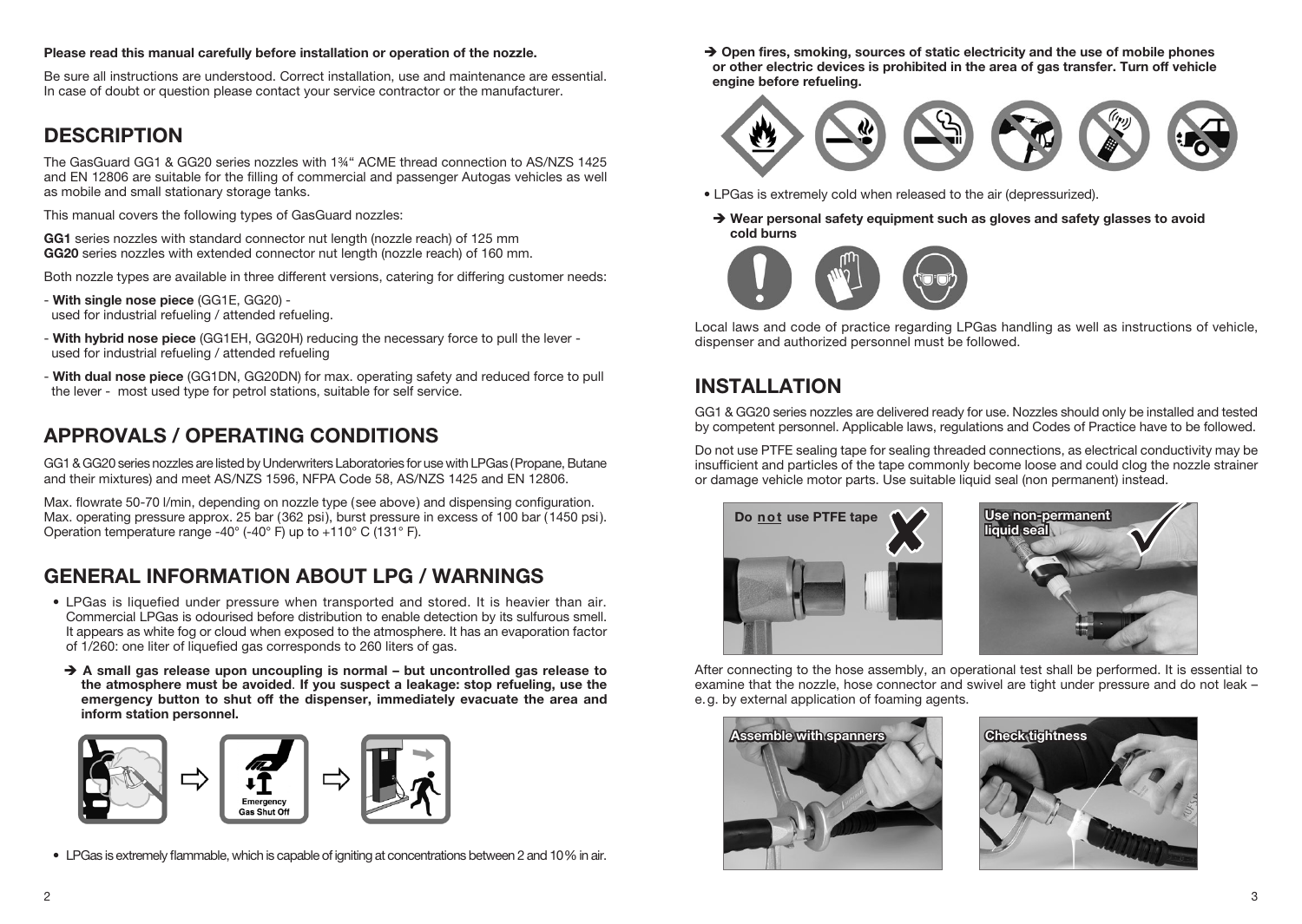#### OPERATING INSTRUCTIONS GG1 & GG20 ACME NOZZLES ACCESSORIES

Please follow any additional or deviating operating instructions displayed at the dispenser.



Switch off vehicle engine.



Wear personal safety equipment such as gloves and safety glasses.





Take nozzle from dispenser. If necessary activate the dispenser. Align nozzle with vehicle fill point as shown.



clockwise movement until firm.

Screw on the connector nut in a Pull nozzle lever to start fueling. If leakage is observed, release lever to stop process. Do not lean on the nozzle.



If the nozzle is fitted with a lever latch, activate it with forefinger. Before disconnection, unlatch by pulling the lever.



On completion of refueling release lever.



Note - a quantity of liquid gas is discharged from the front of the nozzle. To avoid cold burns, keep hands away from coupling area.

Unscrew connector nut anticlockwise until it is freed from the vehicle.



Remove nozzle and take it back to the nozzle holster (boot) on the dispenser.



ELAFLEX recommends the use of the following accessories:

- LPG 16 S dispensing hose (DN 16 mm, highly flexible, minimised permeation, exceptionally low leaching, meet EN 1762 and AS/NZS 1869:2012), professionally assembled with Elaflex ferrule type safety fittings
- ARK 19 Mod.2 safety break (hose break) will separate in case of a drive-off incident. Reconnection after release under pressure by hand possible.

# FILL POINT ADAPTORS

#### The use of fill point adaptors is not recommended by ELAFLEX PACIFIC PTY LTD.

If an adaptor is used, please note:

- During the release of the nozzle lever at the end of the fueling process, a quantity of liquid gas remaining between vehicle fill point and nozzle is discharged. When using adaptors, the released volume of gas is much greater compared to a direct connection with the vehicle filling connector.
- •Replace worn out fill point recepticles (tears, breaks, cuts, damaged sealing surfaces and worn threads). These can cause leakage and / or cross-threading of the nozzle.

# MALFUNCTION

Never force operation of the nozzle. If the connection process does not work smoothly, disconnect and re-connect nozzle as indicated under chapter 'Operation'.

#### Escaping Gas/ Leakage :

- $\rightarrow$  A small gas release upon uncoupling is normal.
- $\rightarrow$  If uncontrolled and / or permanent gas release to the atmosphere occurs, fueling must be stopped immediately. If the leakage continues, the emergency button of dispenser must be pushed, and the area is to be cleared.
- $\rightarrow$  If area is safe, trained personnel can check vehicle receptacle and GasGuard nozzle for damaged, worn or missing components. Check seals of vehicle connection and nozzle coupling. If the problem persits the nozzle should be isolated and your local distributor should be contacted.

# MAINTENANCE

Autogas nozzles are mechanical devices that may become inoperative due to wear, corrosion and ageing of components. Regular inspections and maintenance are essential for a safe operation.

Daily visual inspections of the nozzle by trained personnel should be carried out to ensure proper function. The nozzle coupling shall be clean and not show any signs of damage (e. g. dents, sharp edges, blocked lever, swivel non rotating). Especially check the white nose piece O-ringinside the connector nut of the nozzle to confirm there is no dirt or mechanical damage.

Nozzles in unfit condition for use must be immediately replaced.

The nozzle condition shall be thoroughly checked by competent personnel during standard maintenance schedules of each respective operator.

For recommended inspection notes please see page 6.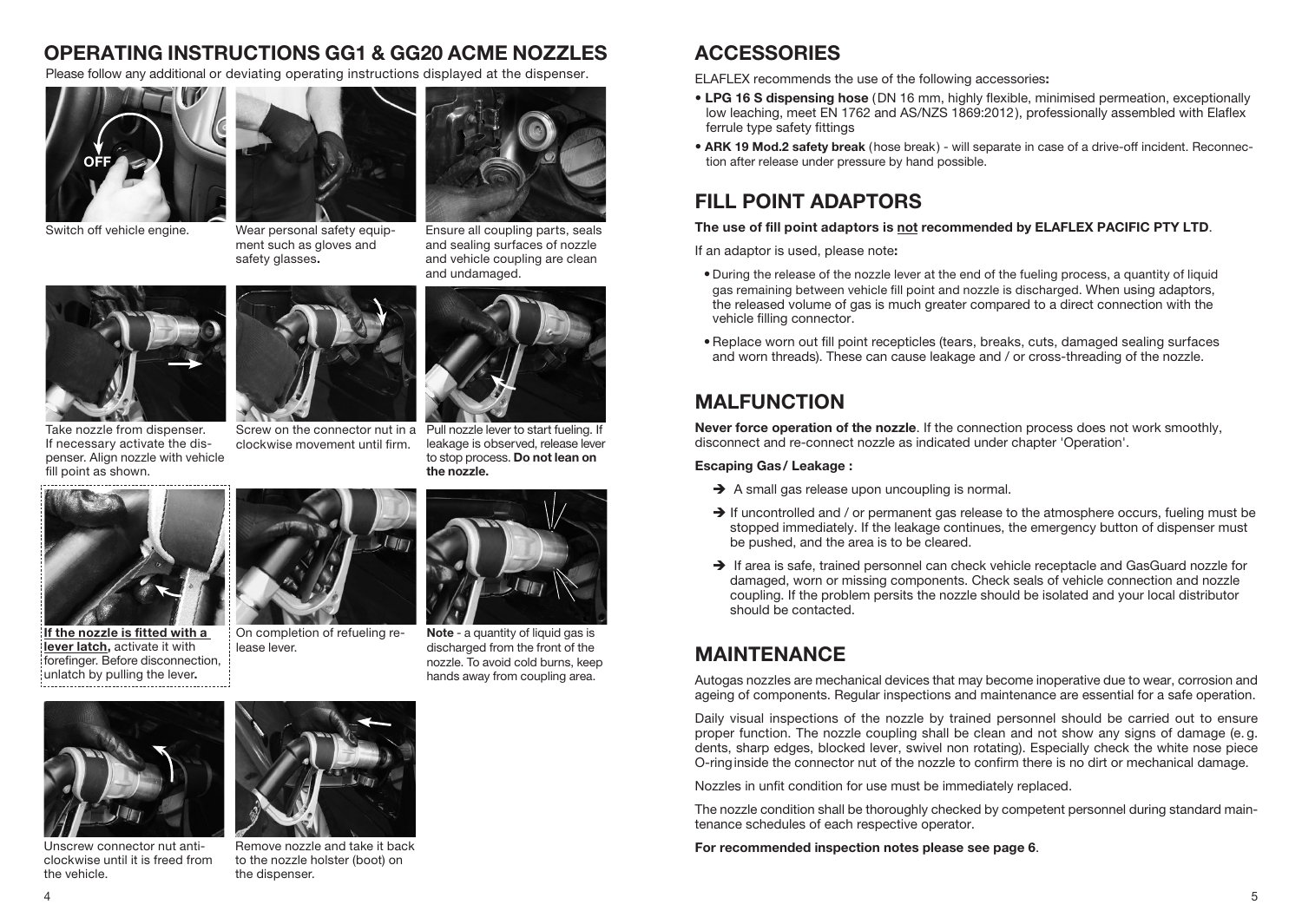# NOZZLE INSPECTION FOR GG1 & GG20 GASGUARD NOZZLES

Applicable laws, regulations and Codes of Practice have to be followed.

#### NOZZLE INSPECTION – RECOMMENDED EVERY 6-12 MONTHS

1. Check for any apparent physical damage to components of nozzle.

2. Inspect connector nut and nose piece seals for damage (i.e. cuts or excessive wear).

3. Check that there is free rotation of connector nut. Make sure the pawl and pawl spring are functioning correctly. The pawl should not be interfering with the ratchet lugs on the connector nut when the lever is inactive.

4. Inspect the nozzle Inlet swivel. The swivel should be secured by the grub screw through the nozzle body.

5. Check the free movement of the valve through the slide sleeve assembly when not connected to an adaptor, (i.e. activate the lever several times) making sure there is free movement forward and the valve returns to its inactive position. Remove the connector nut assembly and clean and lubricate component if movement is not free.

6. To check valve function, fit a blanked male 1¾" ACME adaptor firmly to the thread of the connector nut. Activate the Lever and check for Valve opening (there is usually an audible "click" on the DN Nozzle). Whilst the valve is open, use soapy water around the ACME thread connection to check for nose seal and "U-cup" seal leakage.

7. Using soapy water, check for leaks at inlet swivel, nozzle body & valve assembly.

**N.B.:** If there is seal leakage or component damage, it is recommended that the nozzle is inspected / repaired by a trained and certified service contractor. For information on service contractors in your area, contact your local distributor for information at www.elaflex.com.au/contact/distributors-gasguard-products

#### TWENTY-FOUR MONTH INSPECTION

ELAFLEX PACIFIC recommends that a new seal kit be fitted throughout the nozzle after each 24 month period of operation. This will extend the service life of the nozzle and reduce the occurrence of nozzle downtime in service. GasGuard Nozzles are mechanical devices which have a finite life, depending on environmental and operational conditions. Inspection and maintenance must be carried out by fully trained and experienced personnel. Refer to our repair and maintenance manuals for more detailed information.

#### CONDITIONS OF USE

Failure to comply with any warnings, instructions, procedures or any other common sense procedures may result in injury, equipment damage, property damage or poor performance of the equipment.

ELAFLEX PACIFIC PTY LTD accepts no liability for direct, indirect, incidental, special, or consequential damages resulting from failure to follow any warnings, instructions and procedures in this manual, or any other common sense procedures generally applicable to equipment of this type. The foregoing limitation extends to damages to person or property caused by the unit or damages resulting from the inability to use the unit including loss of profits, loss of products, loss of power supply, the cost of arranging an alternative power supply, and loss of time, whether incurred by the user or their employees, the installer, the commissioner, a service technician, or any third party.

The manufacturer reserves the right to change the specifications of its products or the information in this manual without necessarily notifying its users.

Variations in installation and operating conditions may affect the unit's performance. ELAFLEX PACIFIC PTY LTD has no control over each installation's unique operating environment. Hence, no representations or warranties concerning the performance of the unit under the actual operating conditions prevailing at the installation are made. A technical expert of your choosing should validate all operating parameters for each application.

ELAFLEX PACIFIC PTY LTD has made every effort to explain all servicing procedures, warnings, and safety precautions as clearly and completely as possible. However, due to the range of operating environments, it is not possible to anticipate every issue that may arise. This manual is intended to provide general guidance. For specific guidance and technical support, contact your authorized supplier.

Only approved original parts shall be used and no unauthorized modifications to the hardware shall be made. The use of non-approved parts or modifications will void all warranties and approvals. The use of non-approved parts or modifications may also constitute a safety hazard.

Information in this manual shall not be deemed a warranty, representation, or guarantee. For warranty provisions applicable to this unit, please refer to the warranty provided by the supplier.

Every effort has been made to ensure the accuracy of this document. However, it may contain technical inaccuracies or typographical errors. ELAFLEX PACIFIC PTY LTD assumes no responsibility for and disclaims all liability of such inaccuracies, errors or omissions in this.

#### WARRANTY

ELAFLEX PACIFIC PTY LTD guarantee against defective materials and manufacturing for 12 months from date of supply.

Excluded are nozzles and parts subjected to wear and tear and damages caused by improper use, for example the use with unsuitable fluids. Furthermore excluded are indirect damages and costs, such as travelling related to exchange and repair work. We refuse any liability for consequential loss or damage resulting from the use of our nozzle.